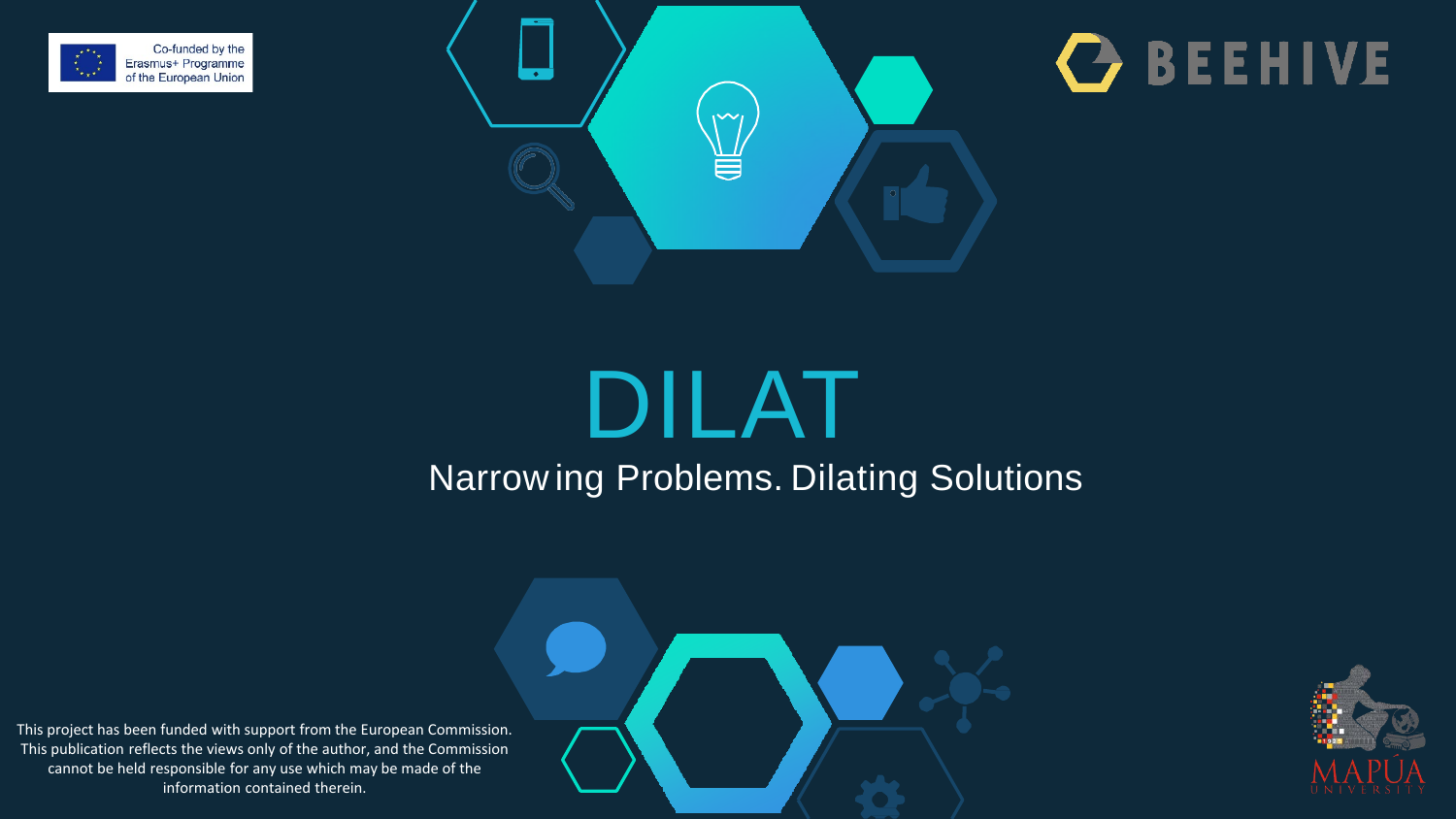# Did you know? Human Eye





Co-funded by the<br>Ensemist Programme<br>of the European Union



 $\mathsf{m}$ 

ă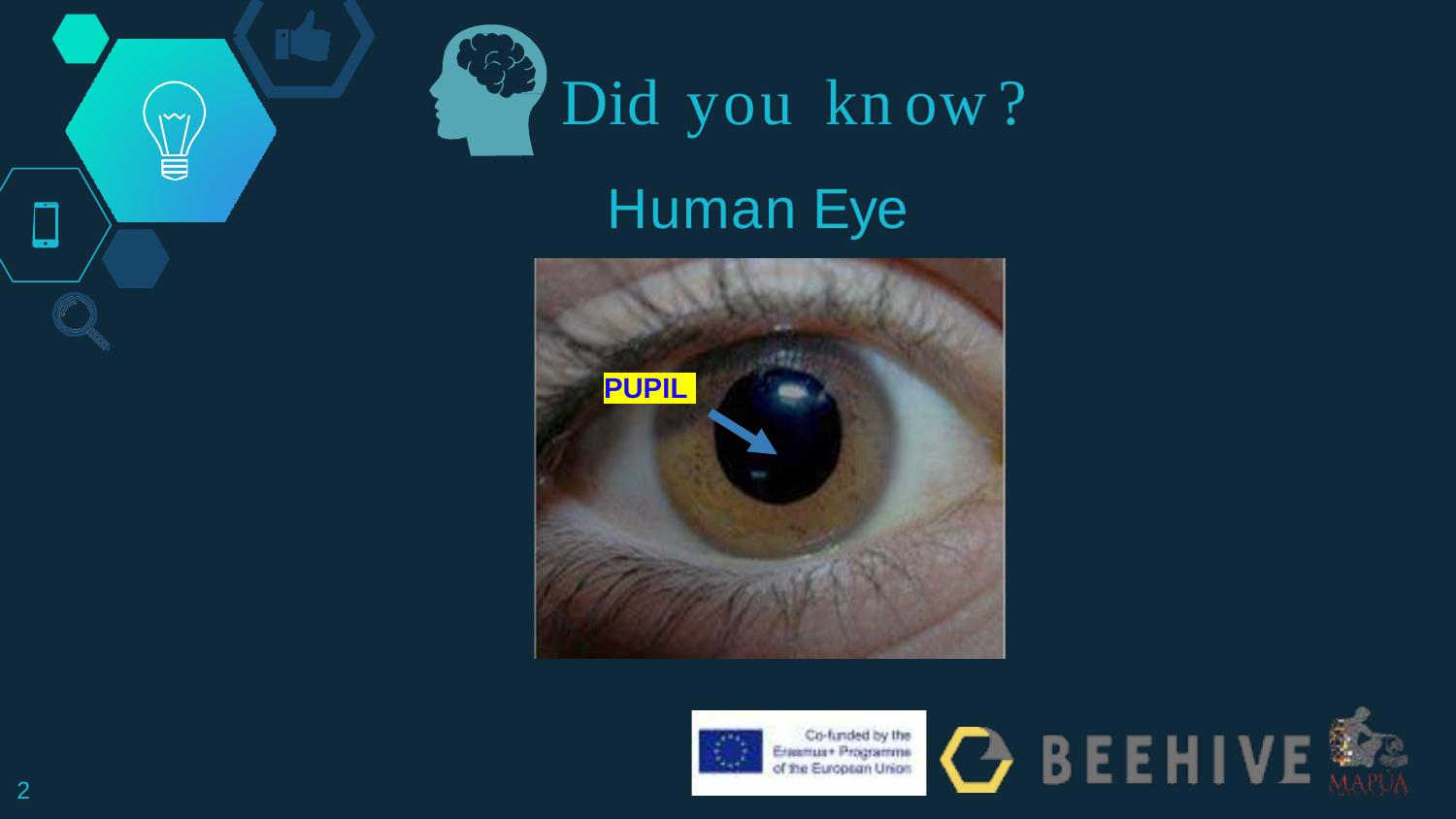

**Stroke** 

Brain tumors w ith edema

### Brain Injuries

 $\widetilde{\phantom{a}}$ ă

## **Disorders Neurological**

CNS Infections

## **Cerebral** hemorrhage



Co-funded by the Ensimar Programme Francisco Lingua



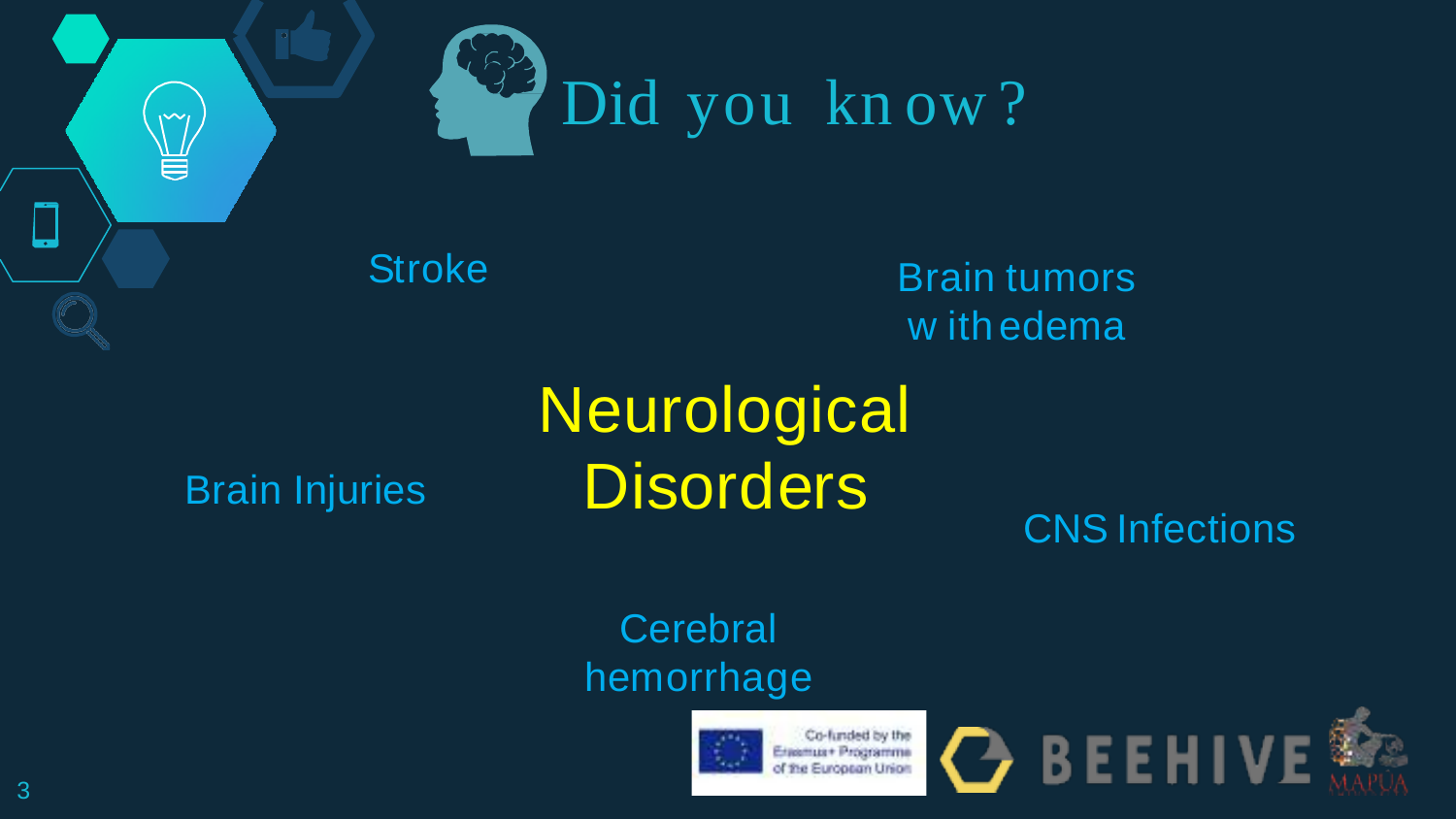

Percentage of total DALYs for selected disea ses<sub>a</sub> a nd neurologica I disorders<sub>b</sub>





Co-funded by the Eleanua+ Programme of the European Union





 $\sim$ 

ē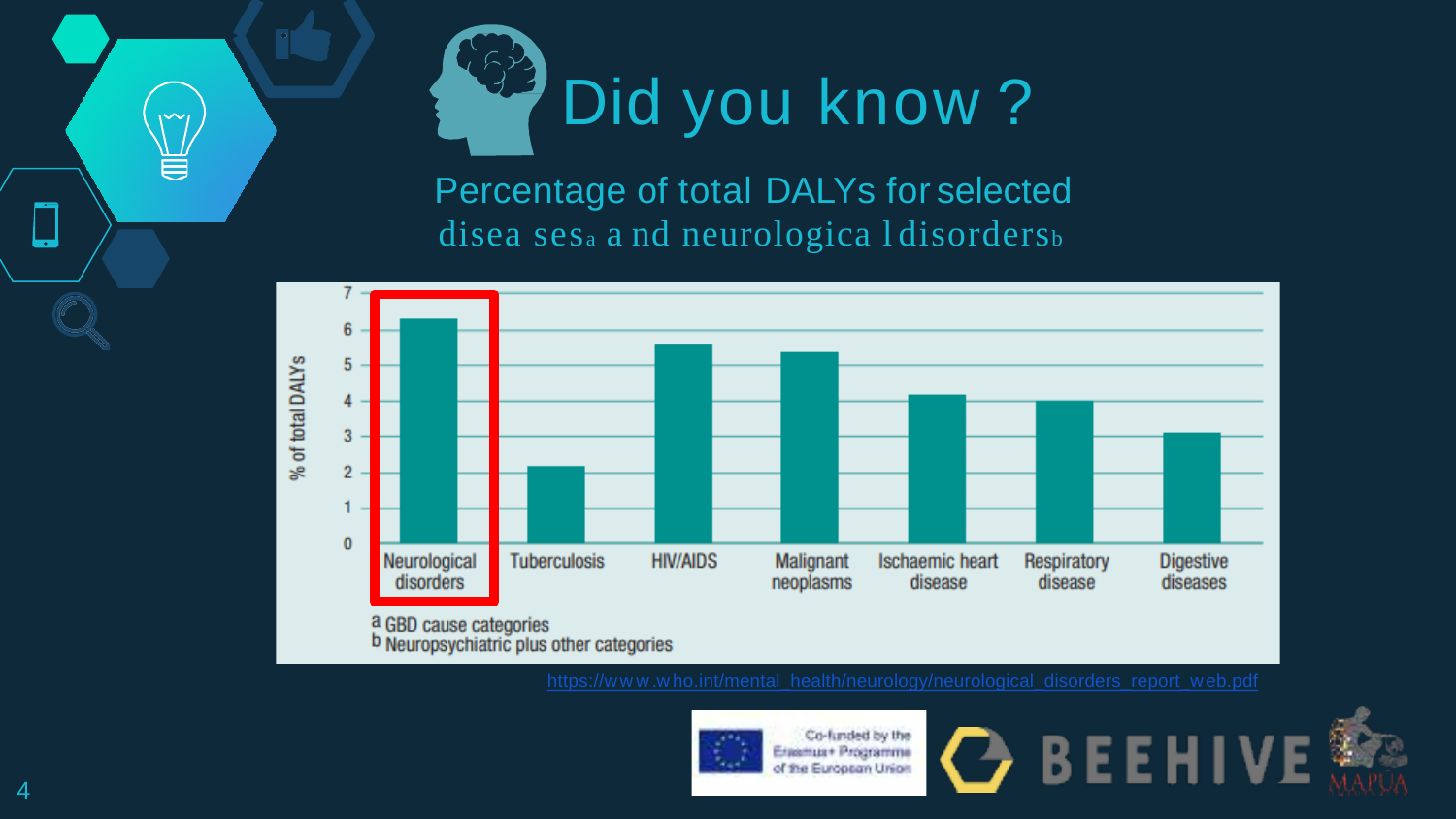

## **X** Subjective

U

**X** Prone to Error



\*\*Pupillometry – preliminary check up to assess neurological disorders through pupil size and pupil reactivity





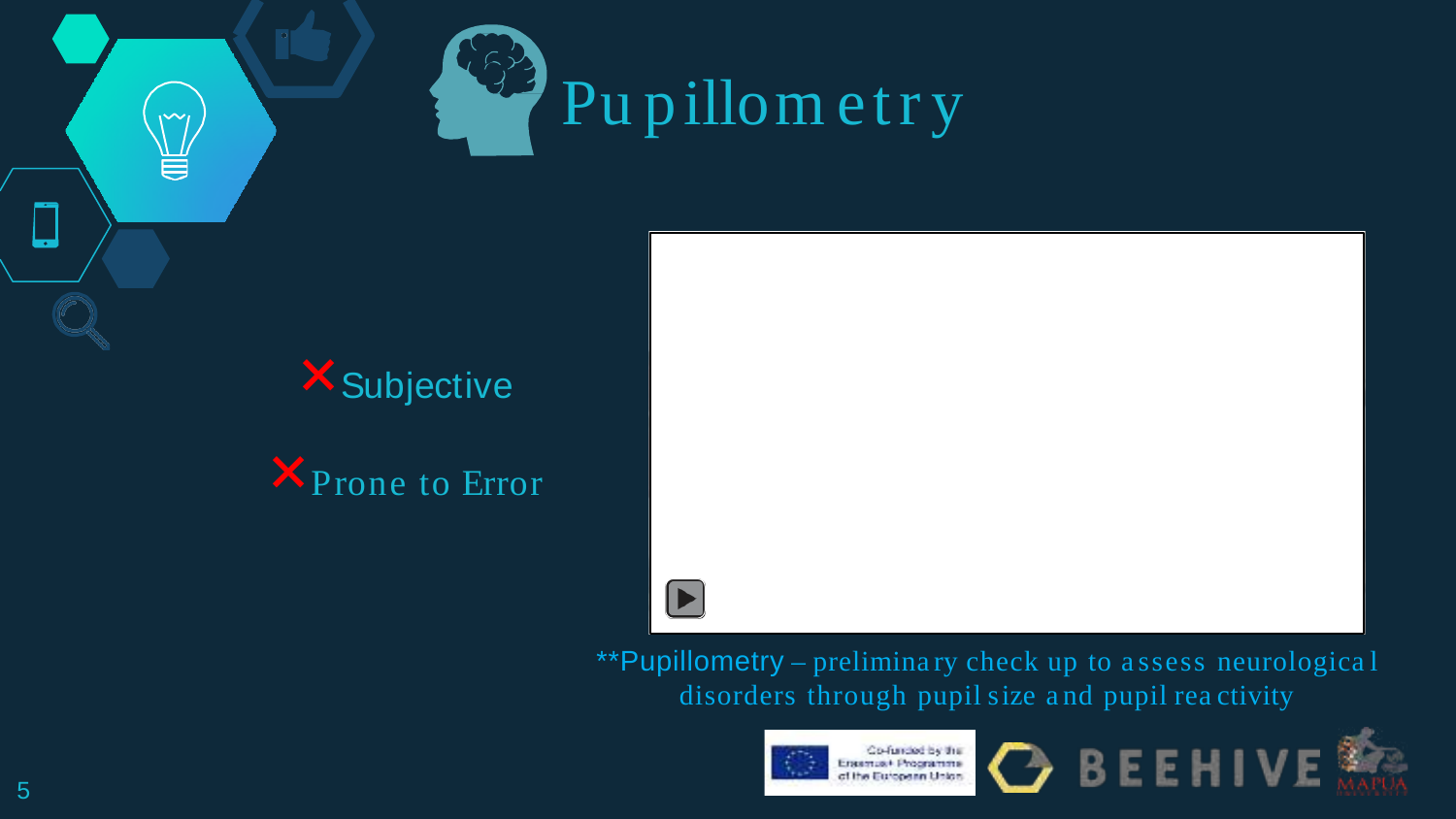

#### **Neuroptics**

Difference in opinion betw een nurses in subjective pupillometry as high as 39%

#### Couret et .al

Nurses in the NCCU missed 50% cases of anisocoria a nd w rongly det ect ed 16 cases of anisocoria\*, hence an overall 18% error rate

> \*Anisocoria is a neurolog ica l symptom cha ra cterized by an unequal size of the eyes' pup ils.



Co-funded by the Erasmus+ Programme of the European Union

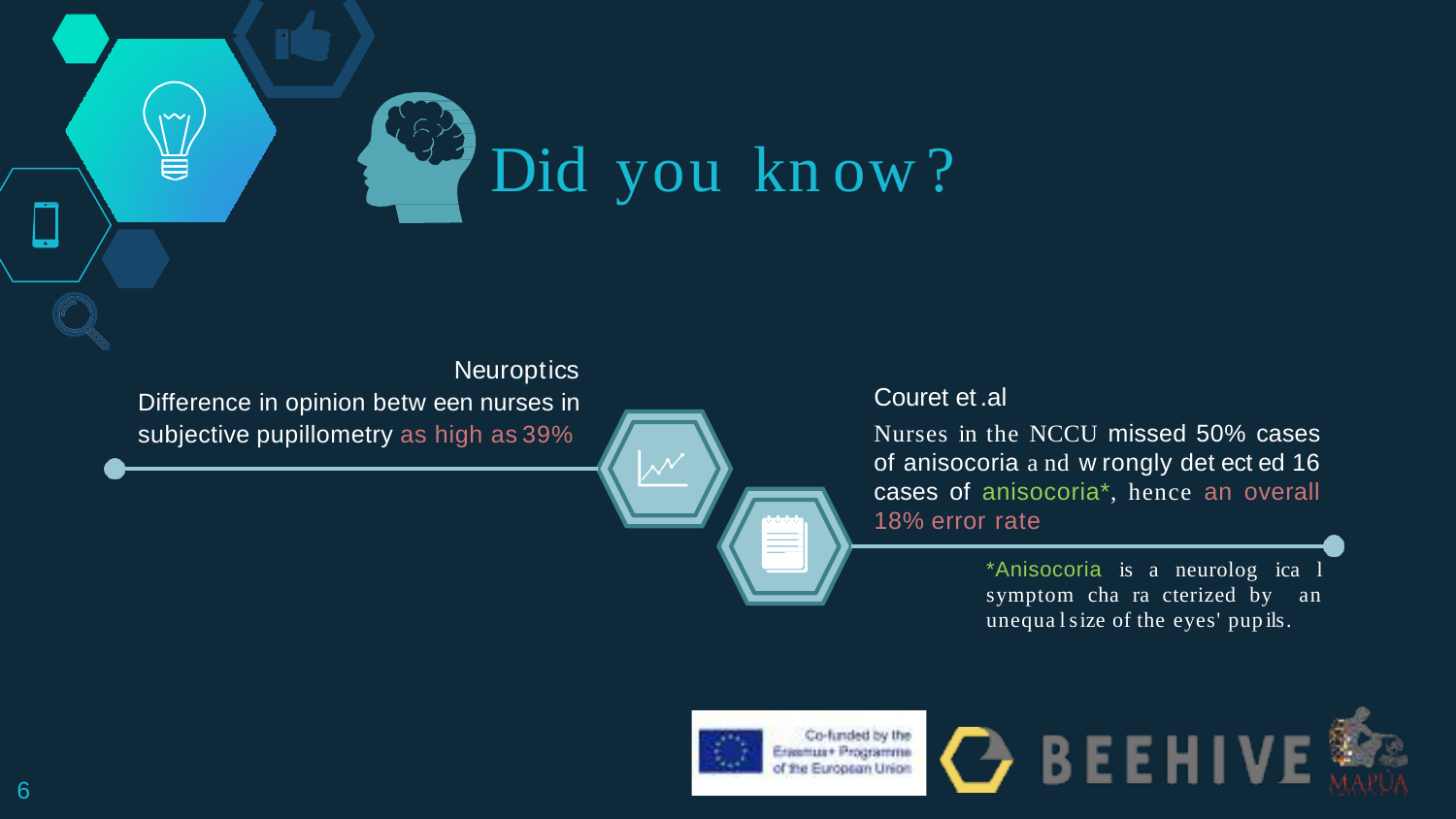

## DILAT Milest ones

#### April 2019

33rd Mapua EECE Thesis Colloquium BEST Thesis BEST Presentation



### **July 2019**

### **July 2019**

of Electrical and Electronics Engineering **–** Mapua University Student Branch (IEEE-MUSB)

#### **Champion**



16<sup>th</sup> Project Design 3<sup>rd</sup> International Competition - Institute Conference on Imaging, Signal Processing and Communication

> BEST Presentation (Session 1: Data Analysis)



Mapua Beehive Accelerator Program: Pitching Day

August 2019

**Champion** 



#### August 2019

Featured in local television

Umagang kay Ganda of ABS-CBN

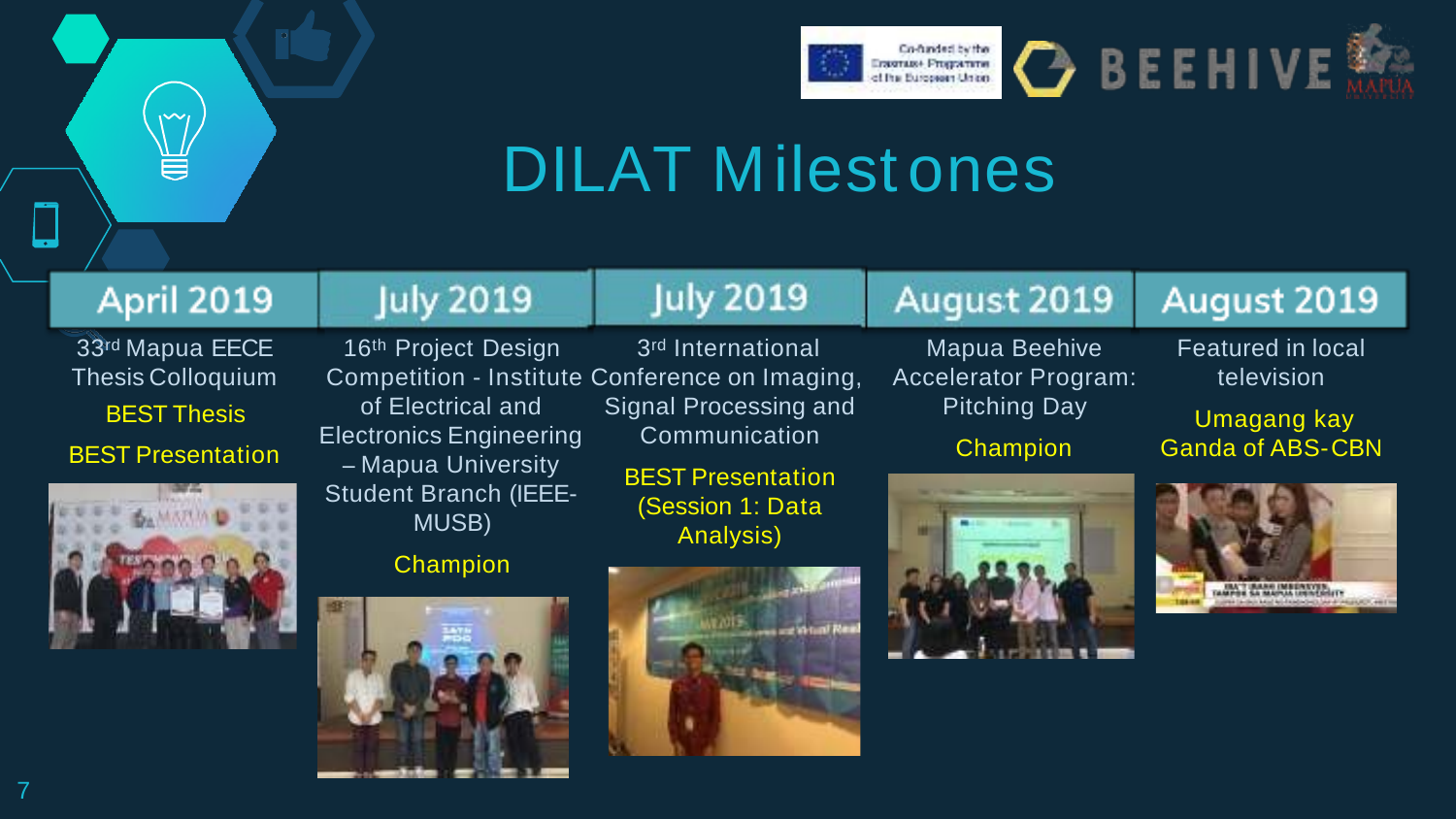

# PiloMetrix





Co-funded by the<br>Enamus+ Programme<br>of the European Union

**OBEEHIVE**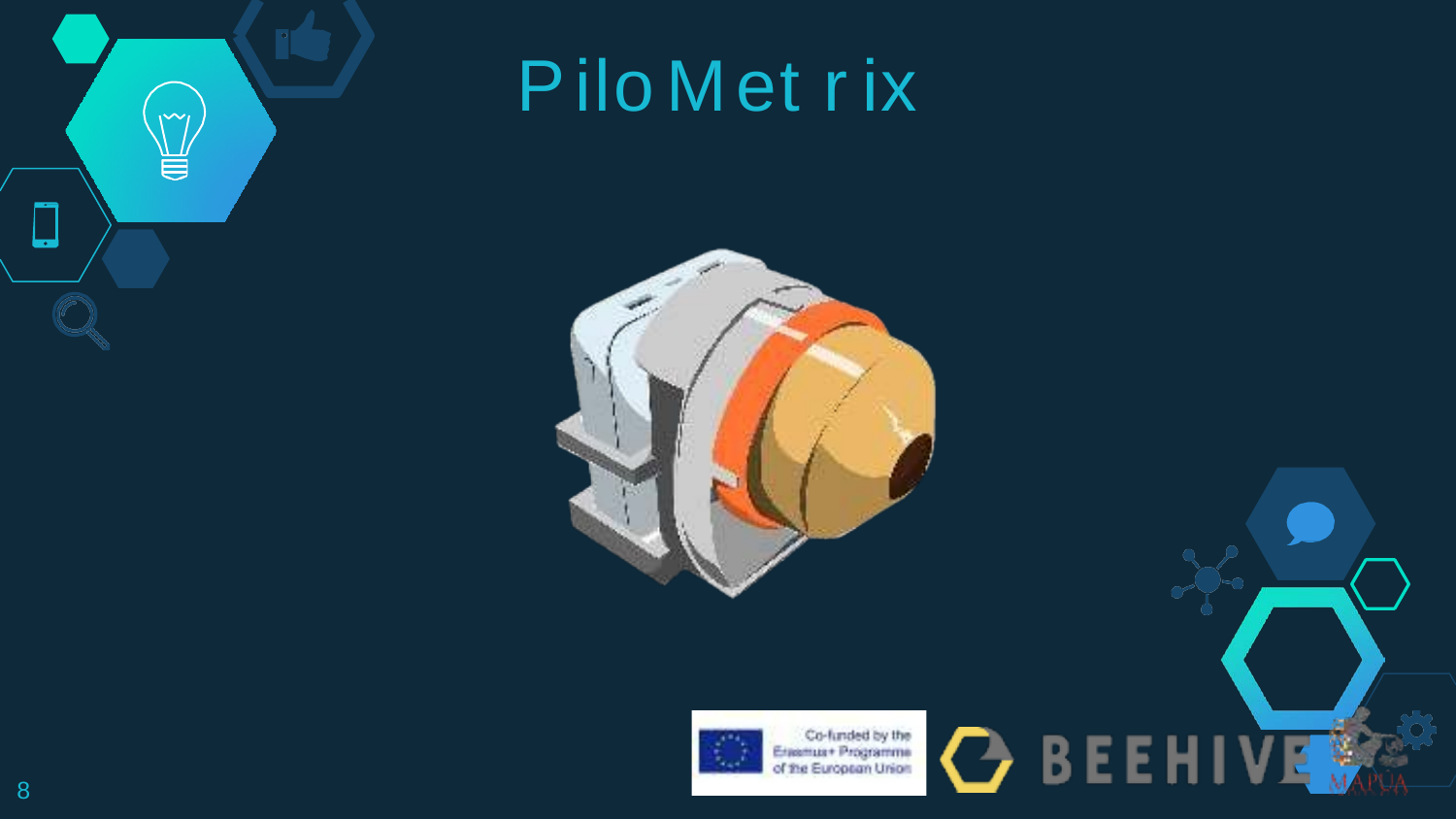# Pilo Metrix<br>Gains



**C**Accurat e **Measurements** 

**Ease of Use** 

J



Accessible Data



REAXCAMMERSIMILAR<br>ICE their profession W<br>IGE PHERICISCHMPEHER Practice

Portability

Cost-effective

**Locally** Manufactured

9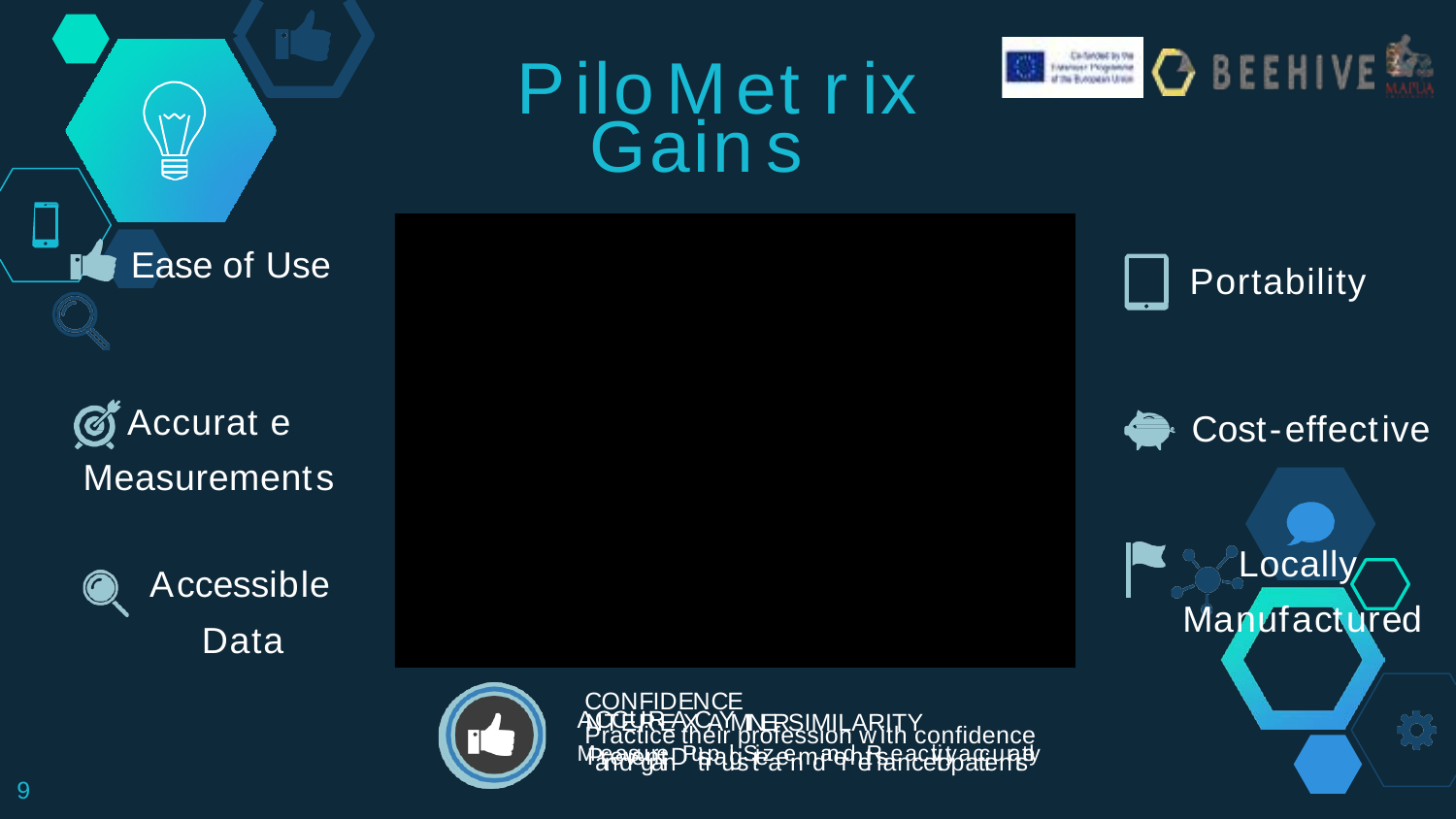

# M ar ket Size

# 476 Public Hospitals 960 Private Hospitals 42 Private Hospitals (Metro Manila)



Co-funded by the Eleanua+ Programme the European Union



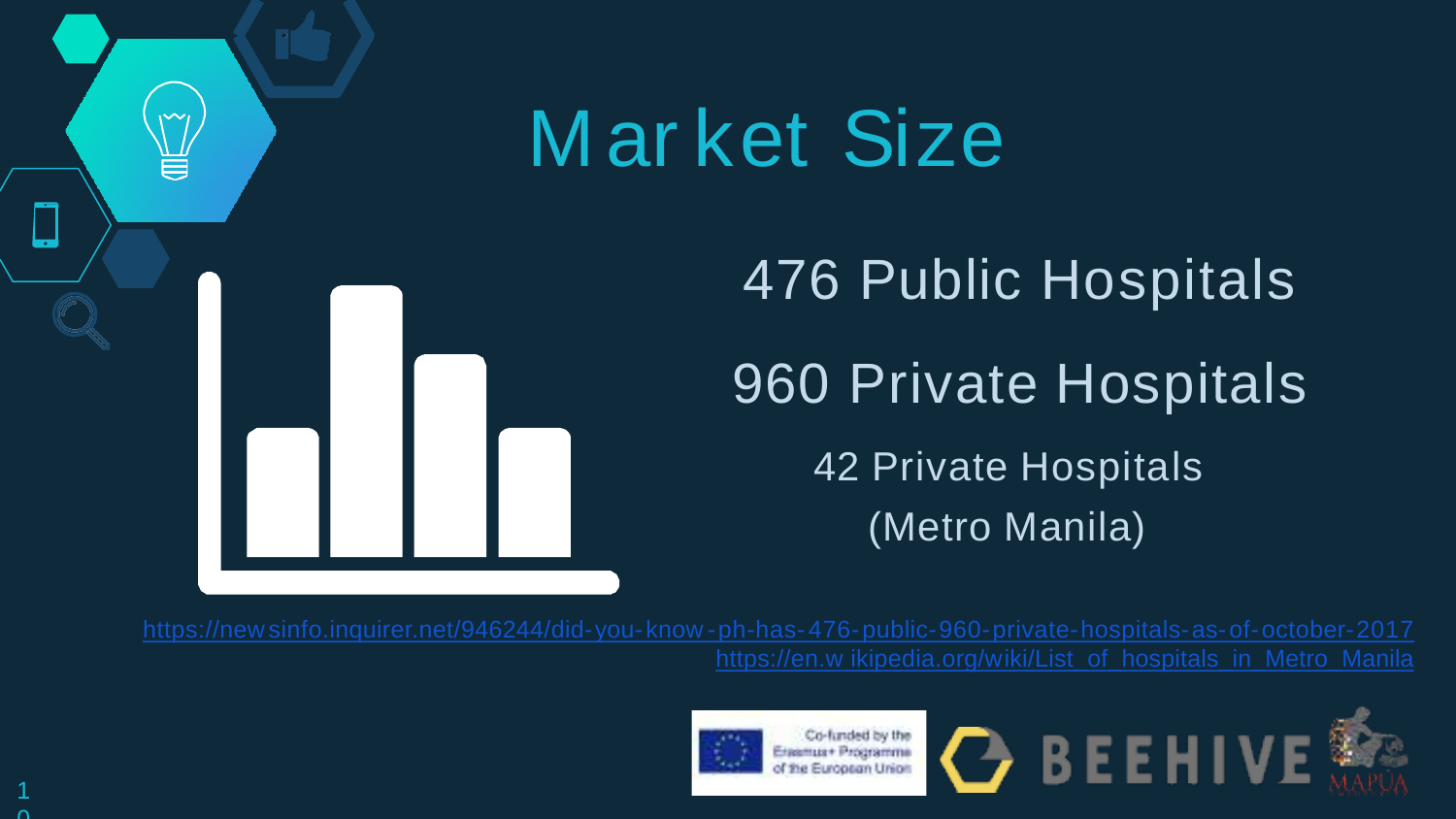



Co-funded by the Eleanua+ Programme Europaan Union